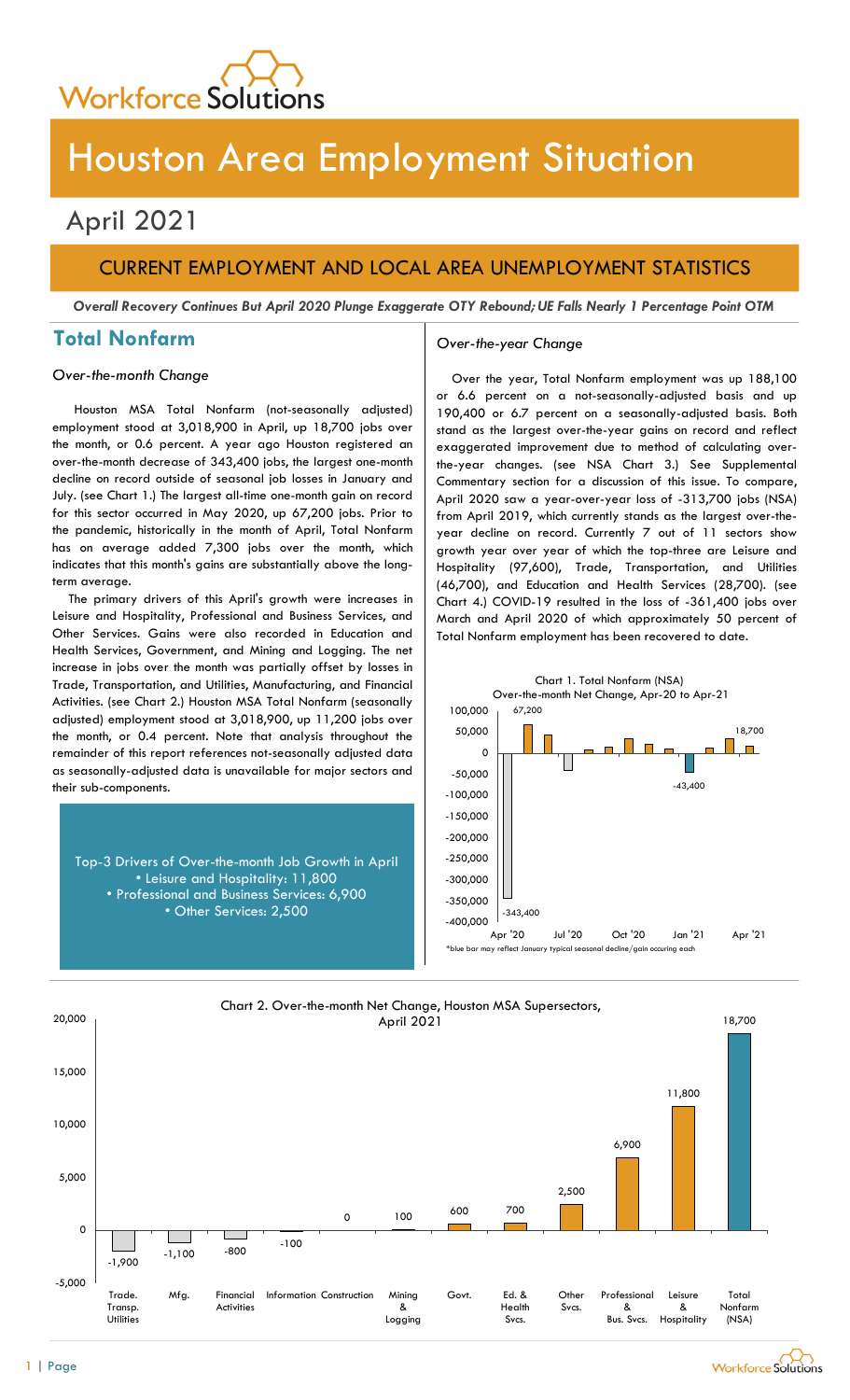## Houston Area Employment Situation

### April 2021

### Previous Month's Revisions

Total Nonfarm employment was revised upward by 1,000 jobs for a February to March larger net gain of 35,200 compared to an original estimate of 34,200 jobs. An upward revision of +2,000 jobs in Construction was the largest contributor followed by Other Services (+1,500) and Manufacturing (+1,000). Downward revisions in Leisure and Hospitality (-2,800), Professional and Business Services (-1,400), and Education and Health Services (-800) provided a partial offset of the overall upward revision to Total Nonfarm employment. (see Chart 5.)

> Top-3 Drivers of Over-the-year Job Growth in April • Leisure and Hospitality: 97,600 • Trade, Transportation, and Utilities: 46,700

![](_page_1_Figure_5.jpeg)

Chart 3. Total Nonfarm (NSA) Over-the-year Net Change, Apr-06 to Apr-21

![](_page_1_Figure_7.jpeg)

Chart 4. Over-the-year Net Change, Houston MSA Supersectors, April 2020 to April 2021

![](_page_1_Figure_9.jpeg)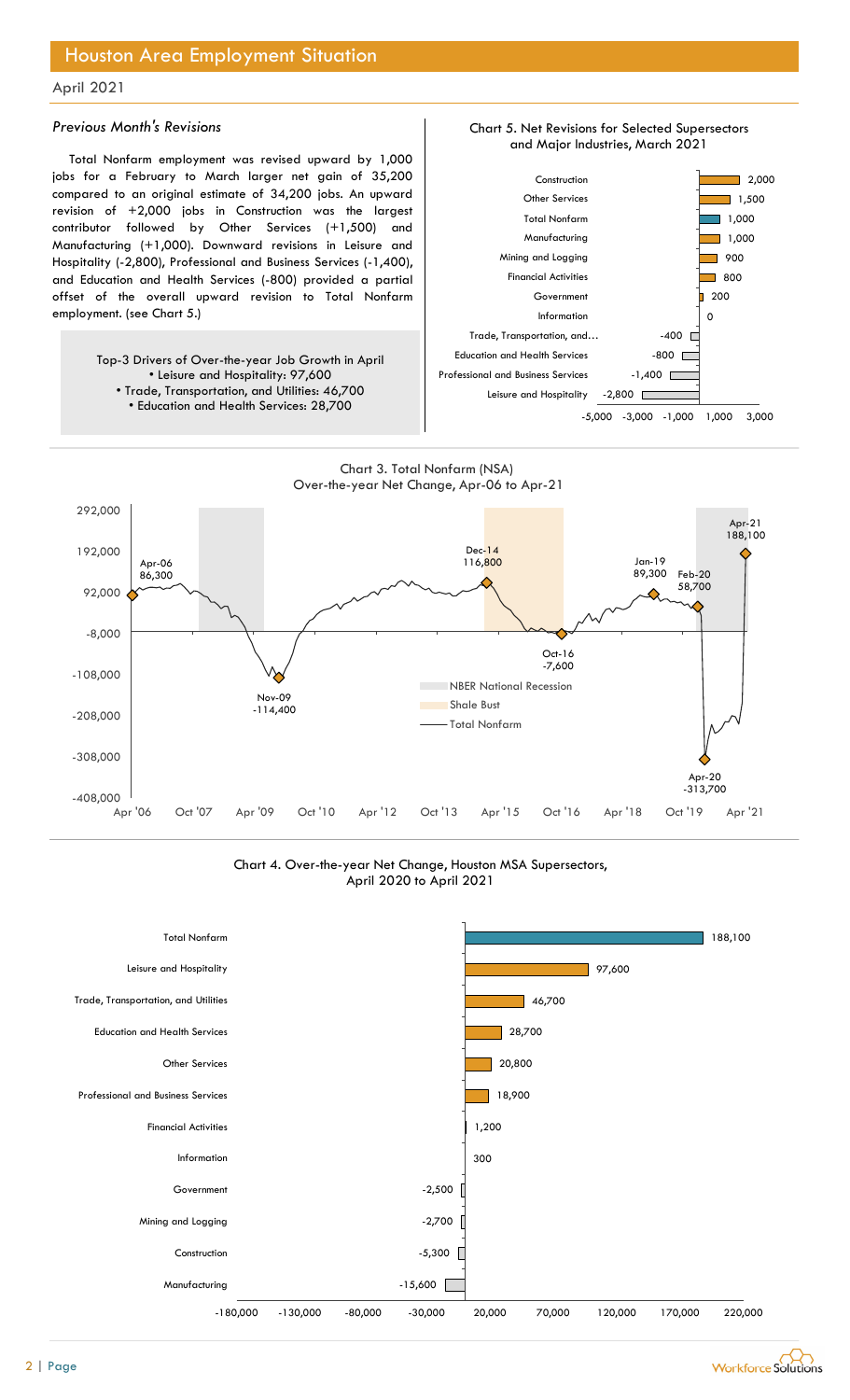## Supplemental Commmentary

#### Challenges Related 2020 to 2021 Comparisons

This April marks the one-year anniversary of the single-largest decline in employment on record for Houston and virtually all other places around the globe. The challenge in the wake of last year's disruption has been how best to quantify and meaningfully characterize labor market developments compared to those from 2020. From early on, this report has included measures that consider the percentage of jobs recovered to-date that were lost over March and April 2020, which currently stands at just over 50 percent (see Supplemental Chart 1 below). However as more industry sectors reach a recovery rate of 100 percent, the usefulness of this measure declines necessitating its eventual retirement.

![](_page_2_Figure_5.jpeg)

Traditional measures of job growth, particularly year-over-year net or percentage changes in employment, are of limited use at present. For example, March 2021 seasonally-adjusted employment for the Houston MSA was down approximately -170,000 jobs, or -5.5 percent from March 2020. However, this April's change was equally dramatic to the upside due to the steep drop a year ago resulting in exaggerated growth at just over 190,000. This technically exceeds the previous all-time high of 120,900 in February 2013 by a fair margin as can be seen in Chart 3 on page 2 of this report. Such swings make for dramatic headlines but provide little insight into the state of the recovery.

Looking ahead to the end of 2021, year-over-year growth as of December, the month traditionally used to gauge the job market's performance in a given year, would reach 74,000 if the region were to simply match its pre-COVID-19 historical monthly average growth rate of 0.15%, or roughly 4,400 jobs each month for the remainder of the year. That figure would place it among the top onethird best years for job growth over the past 3 decades. However, because of lingering distortions through the end of 2020, it is unclear whether we should regard an increase of this magnitude as a true reflection of job market performance for the year.

Because of the ambiguity surrounding these typical measures of job market performance, this report introduces an additional measure designed to provide additional context to the ongoing recovery. This measure is a variation of the March-April 2020 to present recovery rate that instead answers the question "by how much does absolute employment remain below the level recorded in February 2020?" This period was chosen as it serves as both peak employment for the previous cycle and also the final month before widespread disruption from the pandemic.

 Results can be seen in Supplemental Chart 2, which shows both percentage and absolute employment levels. In contrast to the March-April 2020 to present recovery measure, this shows that all major sectors with the exception Transportation, Warehousing, and Utilities, have yet to match their previous highs. Employment in the aforementioned sector now sits at 6.4 percent or 10,100 jobs higher than the level recorded in February 2020. Overall Total Nonfarm employment remains between 5.4 percent and 5.7 percent percent below previous highs, which translates to a shortfall of approximately 170,000 to 180,000 jobs. Readers are reminded that ability of individual sectors to recover back to their previous highs varies widely due to a range of factors specific to each one. For example, employment in Leisure and Hospitality, mainly composed of restaurants and bars, maintains a deficit of -30,300 jobs, the largest of all industry sectors. The Construction sector shows comparable shortfall of 29,300 jobs however it lacks the ease with which restaurants can reopen quickly due to the long-term capital-intensive nature of construction projects.

Section left intentially blank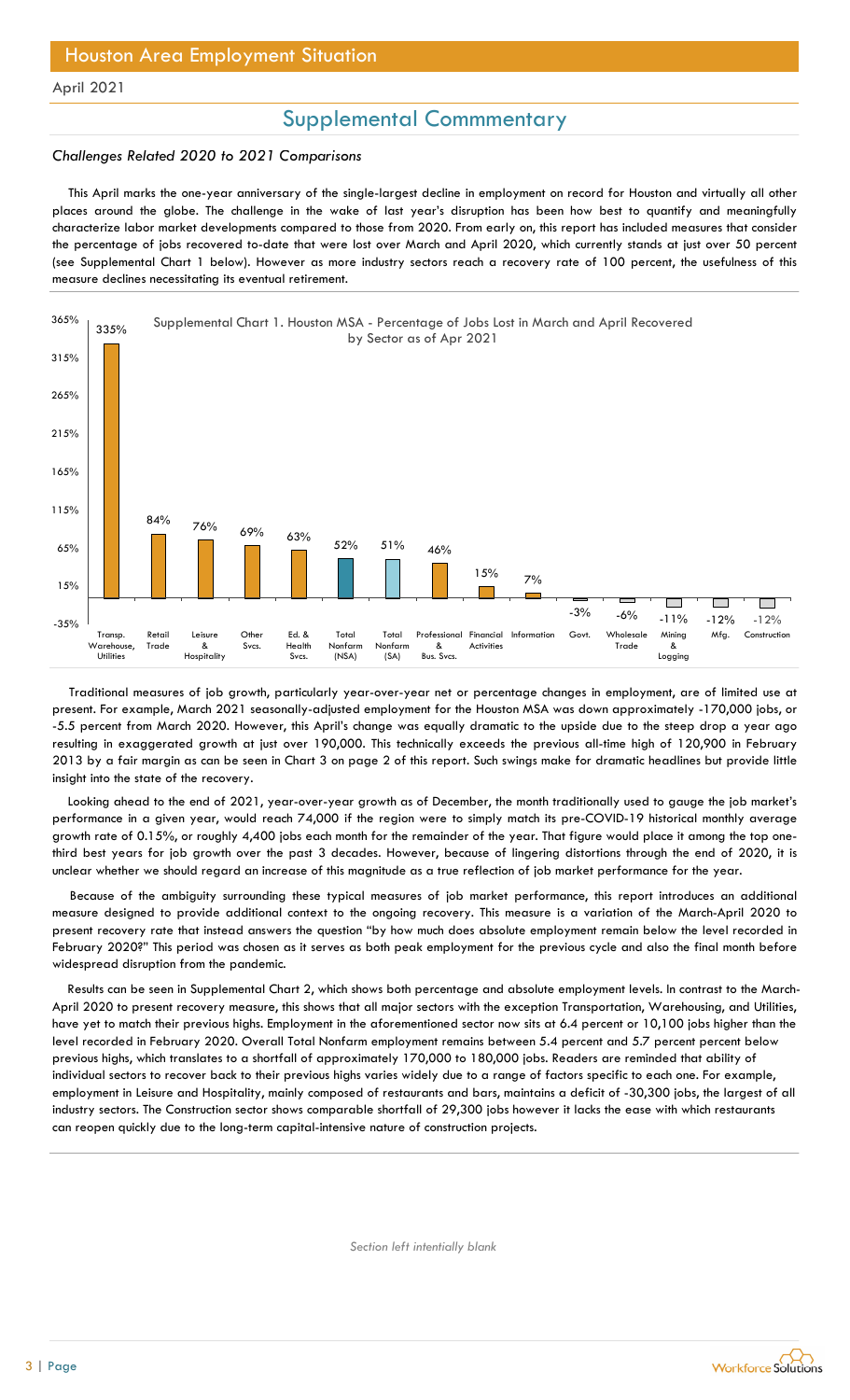## Supplemental Commentary Continued

Supplemental Chart 2. Houston MSA Current Employment Level as of Apr 2021 Relative to Pre-pandemic Peak by Sector

![](_page_3_Figure_4.jpeg)

Below is an experimental measure attempts to compare the amount of job recovery observed thus far in 2021 compared to past similar recovery periods immediately preceded by a decline. This approach seeks to exclude the extreme distortions related to recessions, particularly the current one related to the pandemic, which cannot be achieved through standard comparison to the year prior. To facilitate this and improve the functionality of Supplemental Chart 3 seen below, years with declines have been removed. Each bar represents average monthly job growth from January to the current month. The goal is to compare identical periods, in this case January through April, within calendar years during which growth was observed with emphasis on 2004 to 2007, 2010 to 2014, and to a lesser extent 2017 to 2018. The chart below shows that the pace of recovery thus far in 2021 at 0.5 percent for exceeds comparable first years of growth following past downturns and even peak rates in subsequent years further confirming the current general consensus that the post-pandemic rebound is expected remain strong throughout the year. As this is an experimental measure, feedback is welcome.

![](_page_3_Figure_6.jpeg)

Section left intentially blank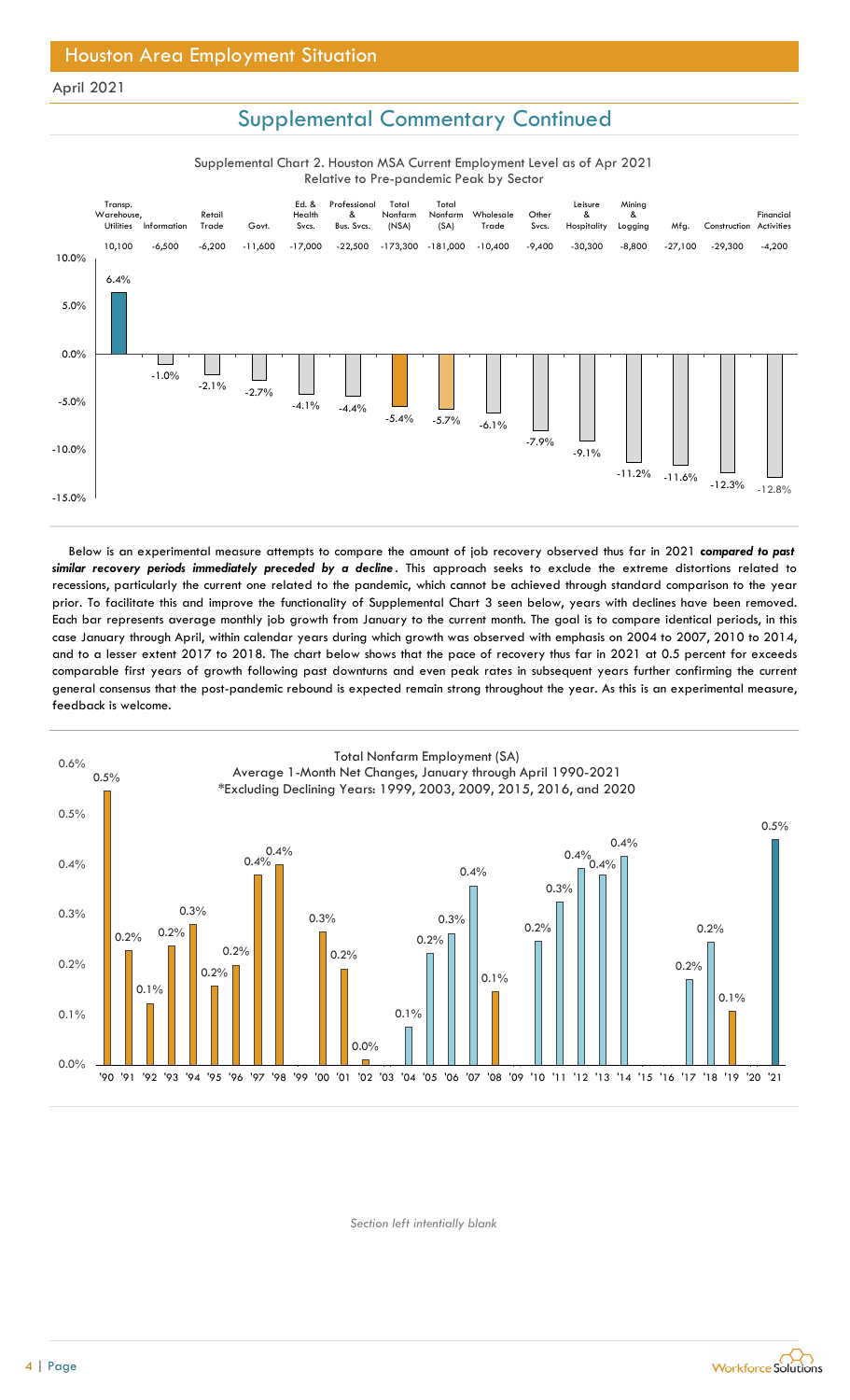## GAINING INDUSTRY HIGHLIGHTS

## Leisure and Hospitality **Leisure and Hospitality** Leisure and Hospitality employment was revised downward by -

Leisure and Hospitality was the largest gaining sector over the month up 11,800 jobs, or 4.0 percent. (see Chart 6.) This was the largest-ever gain in the month of April since records began in 1990. The largest all-time one-month gain on record for this sector occurred in May 2020, up 42,100 jobs. The largest decline on record occurred in April 2020, down -123,400 jobs. Historically in the month of April, Leisure and Hospitality has added an average of 2,200 jobs over the month, which indicates that this month's gains are substantially above the long-term average. Gains are typical in April with the only instance of overthe-month job losses in this month occuring in 2020. This also marks the third of five consecutive months each year during which over-the-month job losses have never occurred outside the pandemic. Accommodation and Food Services was the largest contributor to the overall sector's increase, up 11,100 jobs over the month. The second-largest contributor was Arts, Entertainment, and Recreation, which added 700 jobs from March to April.

Year over year, Leisure and Hospitality was up 97,600 jobs, or 47.2 percent. (see Chart 7.) This was the largest-ever yearover-year gain in the month of April, or any other month, since records began in 1990. Among sectors currently showing growth, this sector is the fastest-growing in percentage terms across the Houston area. Furthermore, 45.6 percent of total (gross) jobs added across the region over the past year can be attributed to Leisure and Hospitality. The largest decline on record occurred in April 2020, down -125,900 jobs. Accommodation and Food Services was the largest contributor to the overall sector's

2,800 jobs for a February to March smaller net gain of 9,200<br>Compared to an original estimate of 12,000 jobs.

![](_page_4_Figure_9.jpeg)

Over-the-year Change increase, up 87,400 jobs over the year. The second-largest contributor was Arts, Entertainment, and Recreation, which added 10,200 jobs from April a year ago. Since shedding -127,900 jobs over March and April 2020 due to the impact of COVID-19, this sector has recovered approximately 80 percent of jobs lost as of April. Leisure and Hospitality's share of Houston area Total Nonfarm Employment has risen from 7.3 percent to 10.1 percent over the past year.

![](_page_4_Figure_11.jpeg)

#### About This Sector

This sector is composed of establishments that produce and promote in live performances, events, of exhibits of historical, cultural, or educational interest or related to recreation or hobbies intended for public viewing; and provide customers with lodging and/or meals and beverages for immediate consumption. Of the two main component industries, Accommodation and Food Services accounts for the majority of the sector's employment at 91 percent. (see Chart 8.) Across the Houston MSA, the concentration of jobs in the overall sector is 4 percent higher than the national average.

![](_page_4_Figure_14.jpeg)

![](_page_4_Figure_15.jpeg)

**Workforce Solutions**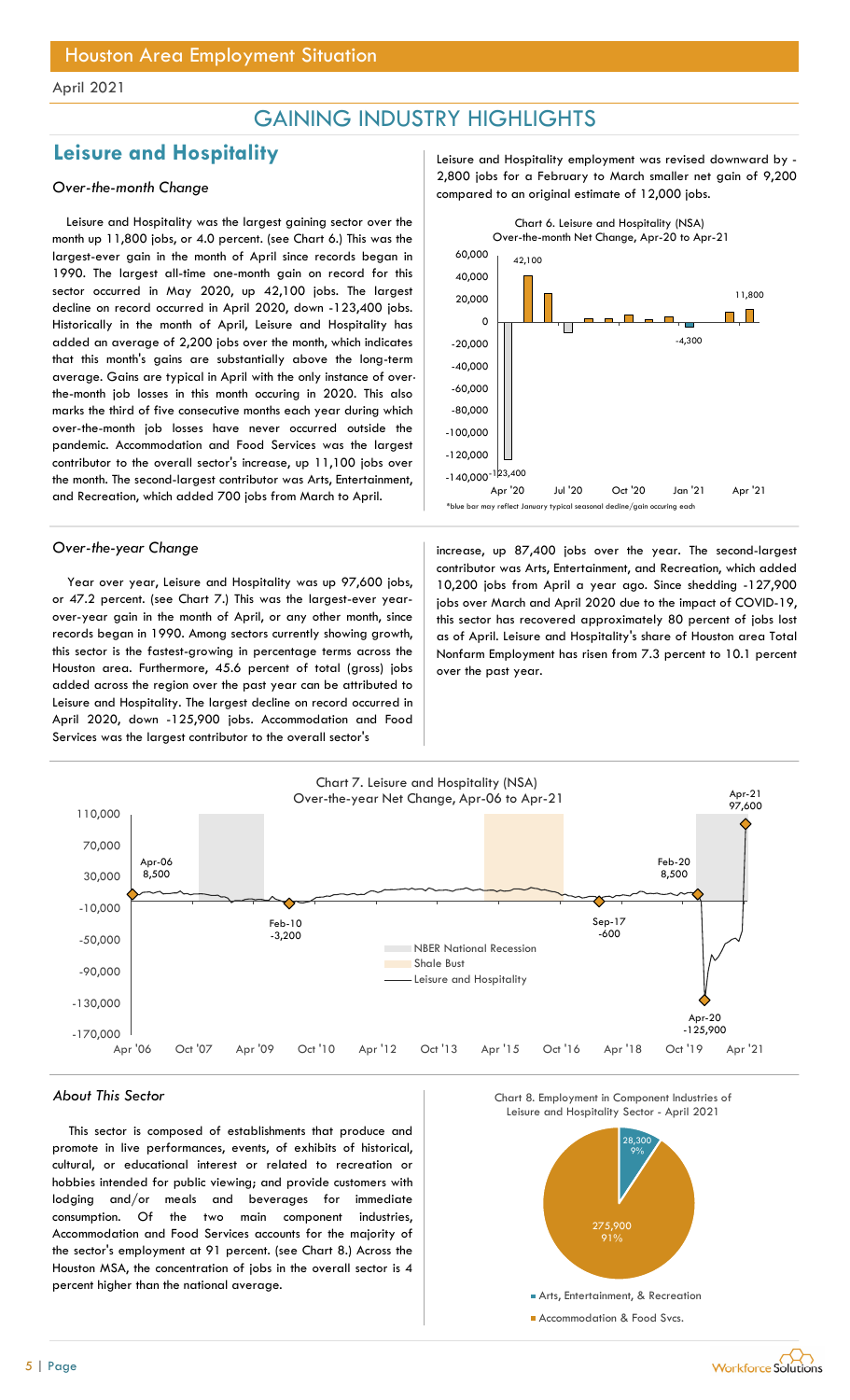## GAINING INDUSTRY HIGHLIGHTS

## Professional and Business Services and February to March smaller net gain of 8,000 compared to an

Professional and Business Services was the second-largest gaining sector over the month up 6,900 jobs, or 1.4 percent. (see Chart 9.) This was the largest-ever gain in the month of April since records began in 1990. The largest all-time one-month gain on record for this sector occurred in March 2021, up 8,000 jobs. The largest decline on record occurred in April 2020, down - 37,800 jobs. Historically in the month of April, Professional and Business Services has added an average of 1,600 jobs over the month, which indicates that this month's gains are substantially above the long-term average. Professional, Scientific, and Technical Services was the largest contributor to the overall sector's increase, up 5,800 jobs over the month. The secondlargest contributor was Administrative and Support and Waste Management and Remediation Services, which added 600 jobs from March to April. Lastly, Management of Companies and Enterprises contributed, 500 jobs. Professional and Business Services employment was revised downward by -1,400 jobs for

Year over year, Professional and Business Services was up 18,900 jobs, or 4.0 percent. (see Chart 10.) The largest over-theyear gain on record for this sector occurred in November 2012, up 30,800 jobs. The largest decline on record occurred in February 2021, down -37,400 jobs. Administrative and Support and Waste Management and Remediation Services was the largest contributor to the overall sector's increase, up 11,800 jobs over the year. The second-largest contributor was Professional, Scientific, and Technical Services, which added 7,900 jobs from April a year ago. Lastly, Management of

original estimate of 9,400 jobs. Over-the-month Change

![](_page_5_Figure_9.jpeg)

Over-the-year Change Companies and Enterprises offset a portion of the sector's gains with a loss of -800 jobs. Since shedding -41,400 jobs over March and April 2020 due to the impact of COVID-19, this sector has recovered approximately 50 percent of jobs lost as of April. Professional and Business Services's share of Houston area Total Nonfarm Employment has fallen from 16.7 percent to 16.3 percent over the past year.

![](_page_5_Figure_11.jpeg)

This sector is composed of establishments specializing in professional, scientific, and technical activities; managment of establishments holding equity interests in order to influence management decisions; and office administration, hiring of personnel, security, cleaning, and waste disposal. Of the three main component industries, Professional, Scientific, and Technical Services accounts for a plurality of the sector's employment at 49 percent. (see Chart 11.) Across the Houston MSA, the concentration of jobs in the overall sector is 14 percent higher than the national average, due to a 18-percent higher concentration in Professional, Scientific, and Technical Services serving the oil and gas industry.

About This Sector Chart II. Employment in Component Industries of Chart II. Employment in Component Industries of Chart II. Employment in Component Industries of Chart II. Employment in Component Industries of Chart II. Em Chart 11. Employment in Component Industries of

![](_page_5_Figure_15.jpeg)

**Admin. & Support & Waste Mgmt. & Remediation Svcs.**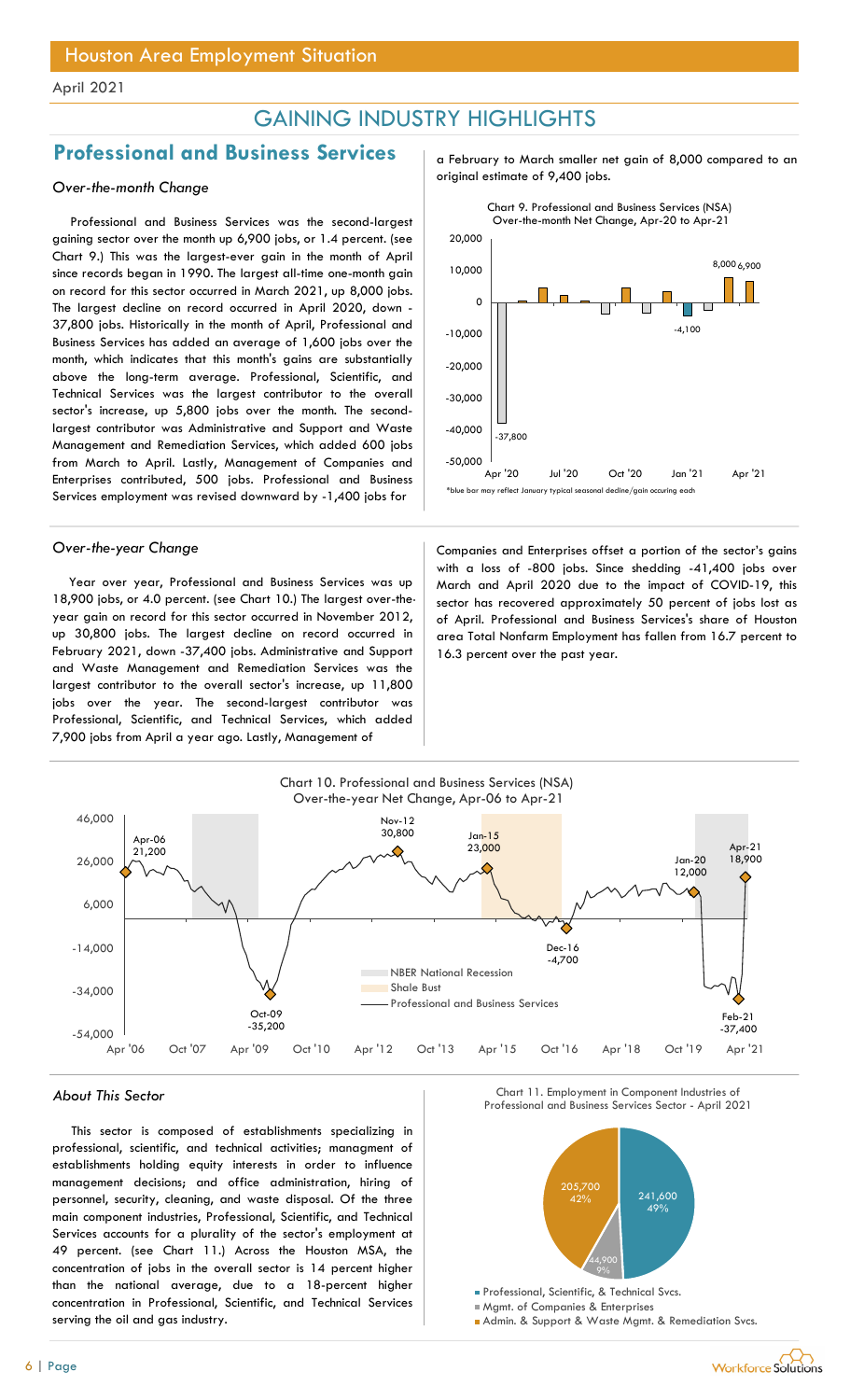## GAINING INDUSTRY HIGHLIGHTS

## **Other Services**

### Over-the-month Change

Other Services was the third-largest gaining sector over the month up 2,500 jobs, or 2.3 percent. (see Chart 12.) The largest all-time one-month gain on record for this sector occurred in June 2020, up 8,000 jobs. The largest decline on record occurred in April 2020, down -28,300 jobs. Historically in the month of April, Other Services has added an average of 1,700 jobs over the month, which indicates that this month's gains are moderately above the long-term average. NOTE: No subsector is published at the MSA level by the CES survey. See below for additional information. Other Services employment was revised upward by 1,500 jobs for a February to March larger net gain of 4,000 compared to an original estimate of 2,500 jobs.

![](_page_6_Figure_6.jpeg)

Year over year, Other Services was up 20,800 jobs, or  $23.4$  percent to 3.6 percent over the past year. percent. (see Chart 13.) This was the largest-ever year-overyear gain in the month of April, or any other month, since records began in 1990. Among sectors currently showing growth, this sector is the second-fastest growing in percentage terms across the Houston area. The largest decline on record occurred in April 2020, down -27,300 jobs. NOTE: No subsector is published at the MSA level by the CES survey. See below for additional information. Since shedding -30,200 jobs over March and April 2020 due to the impact of COVID-19, this sector has recovered

Over-the-year Change and a series of the 70 percent of jobs lost as of April. Other Services's share of Houston area Total Nonfarm Employment has risen from 3.1

![](_page_6_Figure_10.jpeg)

### About This Sector

This sector comprises establishments engaged in services not classified elsewhere such as equipment and machinery repair, religious activities, grantmaking, advocacy, and providing drycleaning and laundry services, and personal care services. Of the three main component industries, Personal and Laundry Services accounts for a plurality of the sector's employment at 48 percent as a subsector where self-employment is prevalent (source: Census - Non Employer Statistics and BLS - Quarterly Census of Employment and Wages). (see Chart 14.) Across the Houston MSA, the concentration of jobs in the overall Other Services sector is 6 percent less than the national average.

![](_page_6_Figure_13.jpeg)

![](_page_6_Figure_14.jpeg)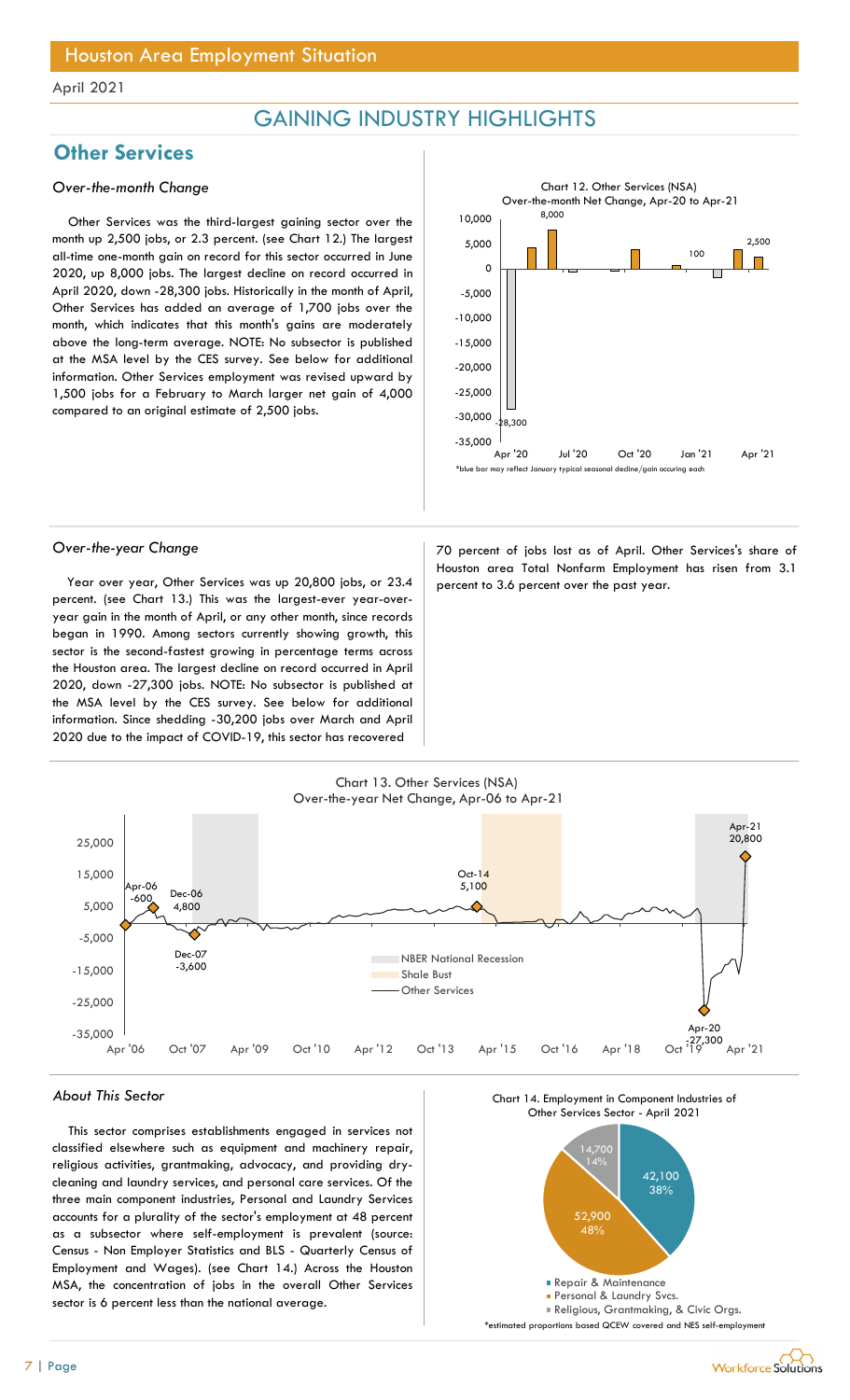## GAINING INDUSTRY HIGHLIGHTS

## Education and Health Services

### Over-the-month Change

Education and Health Services also saw an increase over the month up 700 jobs, or 0.2 percent. (see Chart 15.) The largest all-time one-month gain on record for this sector occurred in May 2020, up 15,500 jobs. The largest decline on record occurred in April 2020, down -42,900 jobs. Historically in the month of April, Education and Health Services has added an average of 1,000 jobs over the month, which indicates that this month's gains are moderately below the long-term average. Educational Services was the largest contributor to the overall sector's increase, up 400 jobs over the month. The second-largest contributor was Health Care and Social Assistance, which added 300 jobs from March to April. Education and Health Services employment was revised downward by -800 jobs for a February to March smaller net gain of 1,600 compared to an original estimate of 2,400 jobs.

![](_page_7_Figure_6.jpeg)

Year over year, Education and Health Services was up 28,700 jobs, or 7.8 percent. (see Chart 16.) This was the largest-ever year-over-year gain in the month of April, or any other month, since records began in 1990. The largest decline on record occurred in April 2020, down -34,200 jobs. Health Care and Social Assistance was the largest contributor to the overall sector's increase, up 23,400 jobs over the year. The secondlargest contributor was Educational Services, which added 5,300 jobs from April a year ago. Since shedding -45,700 jobs over March and April 2020 due to the impact of COVID-19, this

![](_page_7_Figure_8.jpeg)

Over-the-year Change **has recovered approximately 60 percent of jobs lost as of April.** Education and Health Services's share of Houston area Total Nonfarm Employment has risen from 13.0 percent to 13.2 percent over the past year.

![](_page_7_Figure_10.jpeg)

## About This Sector Chart IT Chart IT. Employment in Component Industries of Chart IT. Employment in Component Industries of Chart IT. Employment in Component Industries of Chart IT. Employment in Component Industries of Cha

This sector is composed of establishments that provide private education services (i.e. excluding pubicly-funded primary, secondary, and postsecondary institutions) and establishments that provide healthcare and social assistance to individuals. Of the two main component industries, Health Care and Social Assistance accounts for the majority of the sector's employment at 84 percent. (see Chart 17.) Across the Houston MSA, the concentration of jobs in the overall sector is 19 percent less than the national average, despite the high physical concentration of healthcare jobs centered around Texas Medical Center.

![](_page_7_Figure_13.jpeg)

Educational Svcs. Health Care & Social Assistance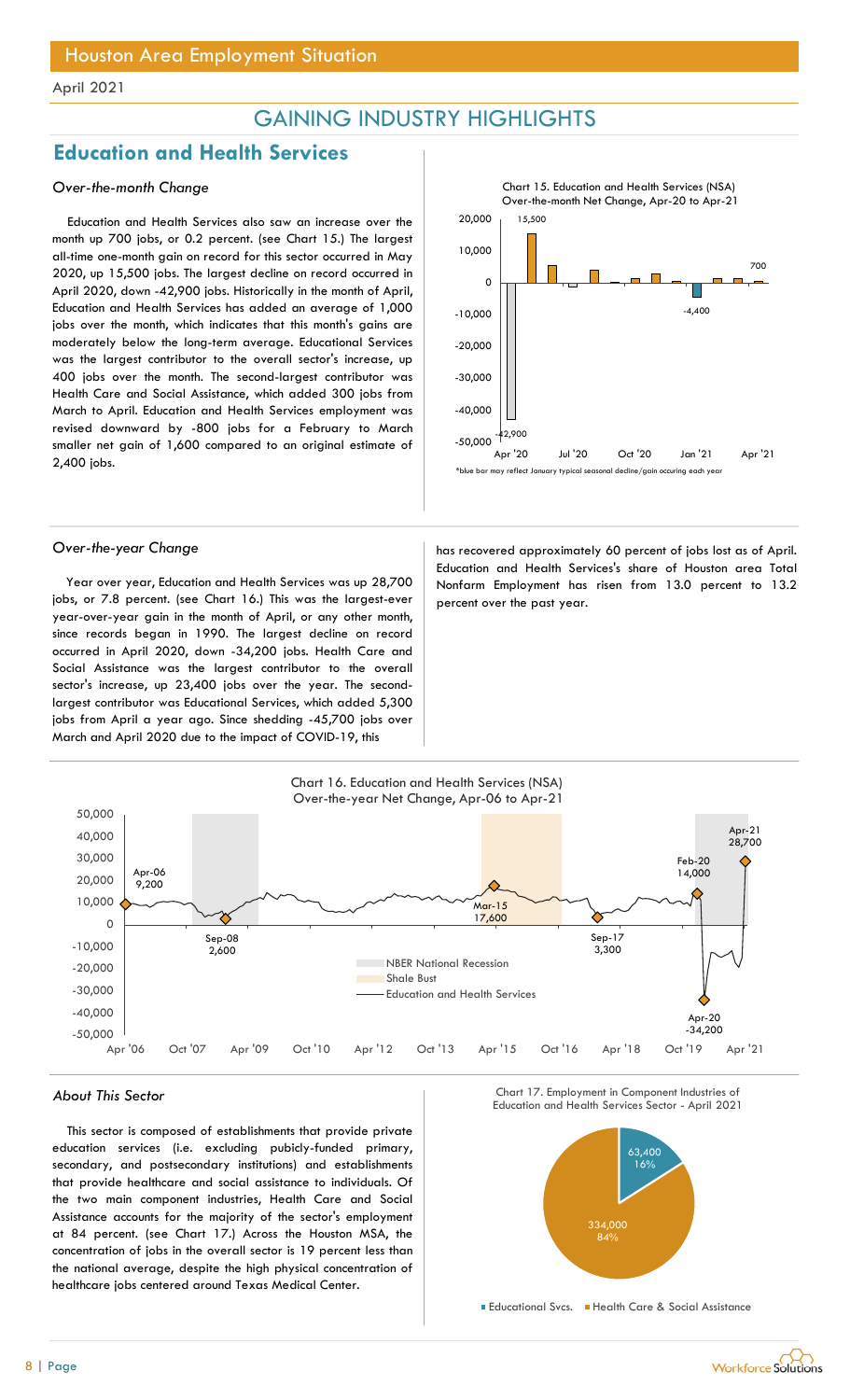## GAINING INDUSTRY HIGHLIGHTS

## Government

### Over-the-month Change

Government also saw an increase over the month up 600 jobs, or 0.1 percent. (see Chart 18.) The largest all-time one-month gain on record for this sector occurred in September 2013, up 22,500 jobs. The largest decline on record occurred in April 2020, down -10,700 jobs. Historically in the month of April, Government has added an average of 800 jobs over the month, which indicates that this month's gains are slightly below the longterm average. Local Government was the largest contributor to the overall sector's increase, up 600 jobs over the month. The second-largest contributor was Federal Government, which added 300 jobs from March to April. Lastly, State Government offset a portion of the sector's gains with a loss of -300 jobs. Government employment was revised upward by 200 jobs for a February to March smaller net loss of -2,000 compared to an original estimate of -2,200 jobs.

![](_page_8_Figure_6.jpeg)

Year over year, Government was down -2,500 jobs, or -0.6 percent. (see Chart 19.) The largest over-the-year gain on record for this sector occurred in May 2010, up 19,100 jobs. The largest decline on record occurred in January 2012, down - 17,100 jobs. Local Government was the largest contributor to the overall sector's decline, down -2,500 jobs over the year. The second-largest declining contributor was State Government, which lost -300 jobs from April a year ago. Lastly, Federal Government offset a portion of the sector's losses with a gain of 300 jobs. Since shedding -9,100 jobs over March and April

Over-the-year Change 2020 due to the impact of COVID-19, this sector continues to post losses resulting in total employment that remains 3 percent below levels reported in February 2020. Government's share of Houston area Total Nonfarm Employment has fallen from 14.8 percent to 13.8 percent over the past year.

![](_page_8_Figure_10.jpeg)

#### About This Sector

This sector consists of establishments of federal, state, and local government agencies that administer, oversee, and manage public programs and have executive, legislative, or judicial authority over other institutions within a given area that are not performed by private establishments. For MSA data, this includes public education but excludes healthcare. Of the three main component industries, Local Government accounts for the majority of the sector's employment at 71 percent. (see Chart 20.) Across the Houston MSA, the concentration of jobs in the overall Government sector is 9 percent less than the national average.

Chart 20. Employment in Component Industries of

![](_page_8_Figure_14.jpeg)

![](_page_8_Picture_15.jpeg)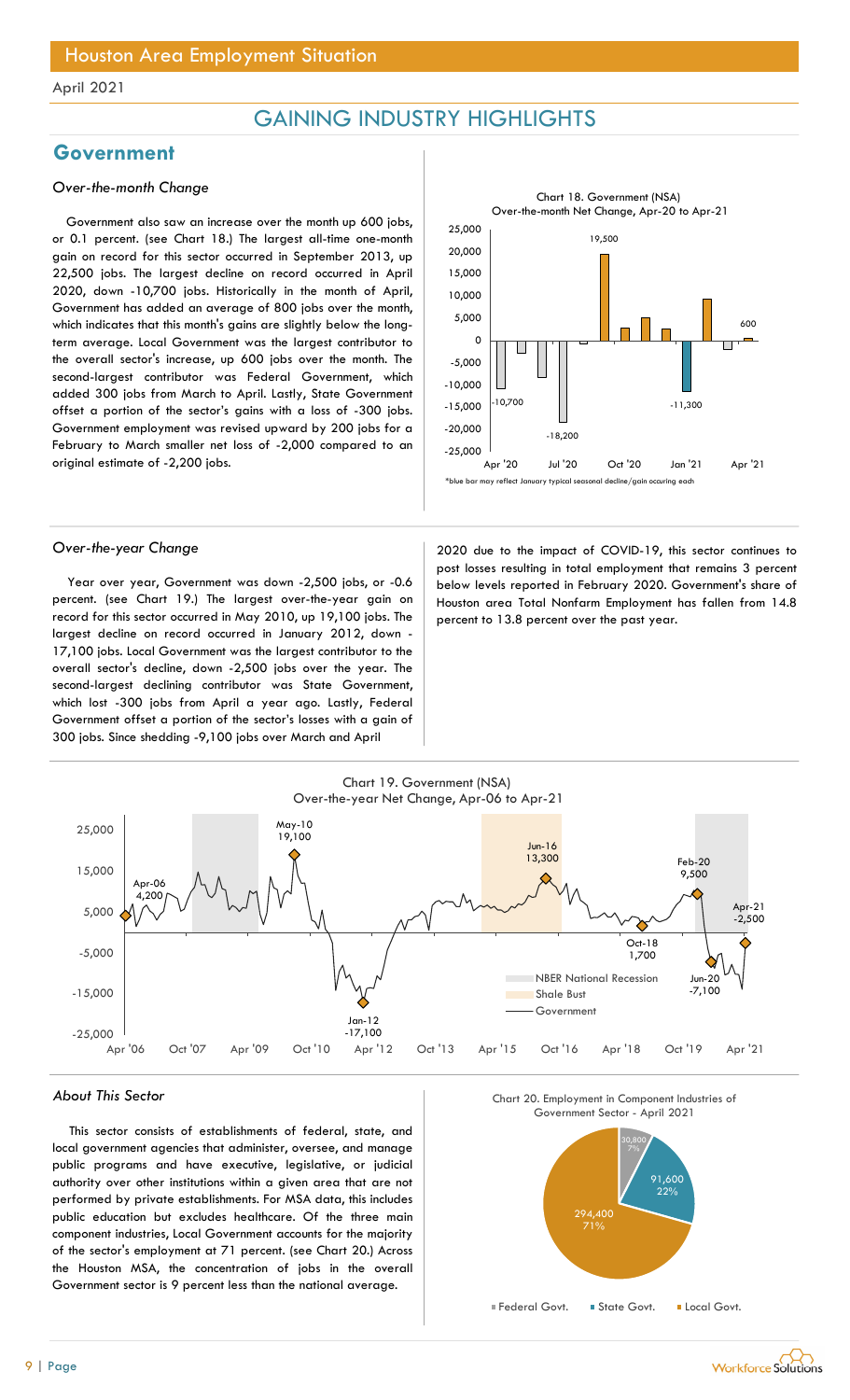## GAINING INDUSTRY HIGHLIGHTS

## Mining and Logging

### Over-the-month Change

Mining and Logging also saw an increase over the month up 100 jobs, or 0.1 percent. (see Chart 21.) The largest all-time onemonth gain on record for this sector occurred in June 2011, up 2,800 jobs. The largest decline on record occurred in April 2020, down -5,200 jobs. Historically in the month of April, Mining and Logging has lost an average of -10 jobs over the month, which indicates that this month's gains are substantially in contrast to the long-term average decline. Oil and Gas Extraction was the largest contributor to the overall sector's increase, up 400 jobs over the month. The second-largest contributor was Other Mining and Logging Undefined, which added 100 jobs from March to April. Lastly, Support Activities for Mining offset a portion of the sector's gains with a loss of -400 jobs. Mining and Logging employment was revised upward by 900 jobs for a February to March larger net gain of 1,400 compared to an original estimate of 500 jobs.

Year over year, Mining and Logging was down -2,700 jobs, or -3.7 percent. (see Chart 22.) Among sectors currently showing contraction, this sector is the second-fastest declining in percentage terms across the Houston area. The largest over-theyear gain on record for this sector occurred in December 2011, up 11,900 jobs. The largest decline on record occurred in January 2016, down -21,800 jobs. Support Activities for Mining was the largest contributor to the overall sector's decline, down - 2,300 jobs over the year. The second-largest declining contributor was Oil and Gas Extraction, which lost -900 jobs

 $\mathcal{L},\mathcal{O}$ -5,200 2,500 700 — **No. 4 (1980)** 100  $.6,000$   $|-5,200$  $-5,000$  |  $\Box$ -4,000 -3,000 -2,000 || | | | | | <sup>--</sup> -1,000 ㅇ ├<del>───────────────────────</del> 1,000 2,000  $3,000$  and  $2,500$ CHLIGHTS<br>
Chart 21. Mining and Logging (NSA)<br>
Over-the-month Net Change, Apr-20 to Apr-21<br>
2,500<br>
2,500<br>
2,500<br>
Apr '20 Jul '20 Oct '20 Jan '21 Apr '21<br>
may reflect January typical seasonal decline/gain occuring scat<br>
ear Chart 21. Mining and Logging (NSA) Over-the-month Net Change, Apr-20 to Apr-21 FIIC FILIC FII 3<br>
Over-the-month Net Change, Apr-20 to Apr-21<br>
3,000<br>
2,000<br>
1,000<br>
0<br>
1,000<br>
1,000<br>
0<br>
1,000<br>
1,000<br>
1,000<br>
1,000<br>
1,000<br>
1,000<br>
2,000<br>
2,000<br>
4,400<br>
2,000<br>
5,500<br>
5,500<br>
5,500<br>
5,500<br>
1,200<br>
2,000<br>
1,200

Over-the-year Change and a second term of the April a year ago. Lastly, Other Mining and Logging Undefined offset a portion of the sector's losses with a gain of 500 jobs. Since shedding -6,100 jobs over March and April 2020 due to the impact of COVID-19, this sector continues to post losses resulting in total employment that remains -10 percent below levels reported in February 2020. Mining and Logging's share of Houston area Total Nonfarm Employment has fallen from 2.6 percent to 2.3 percent over the past year.

![](_page_9_Figure_10.jpeg)

#### About This Sector

This sector comprises establishments extracting naturally occurring minerals such as coal and ores; liquid minerals, such as crude petroleum and natural gas; and timber. Of the three main component industries, Oil and Gas Extraction accounts for a plurality of the sector's employment at 49 percent. (see Chart 23.) Across the Houston MSA, the concentration of jobs in the overall Mining and Logging sector is 5.4 times the national average, due to the region's role as a global hub for the oil and gas industry.

![](_page_9_Figure_13.jpeg)

![](_page_9_Picture_14.jpeg)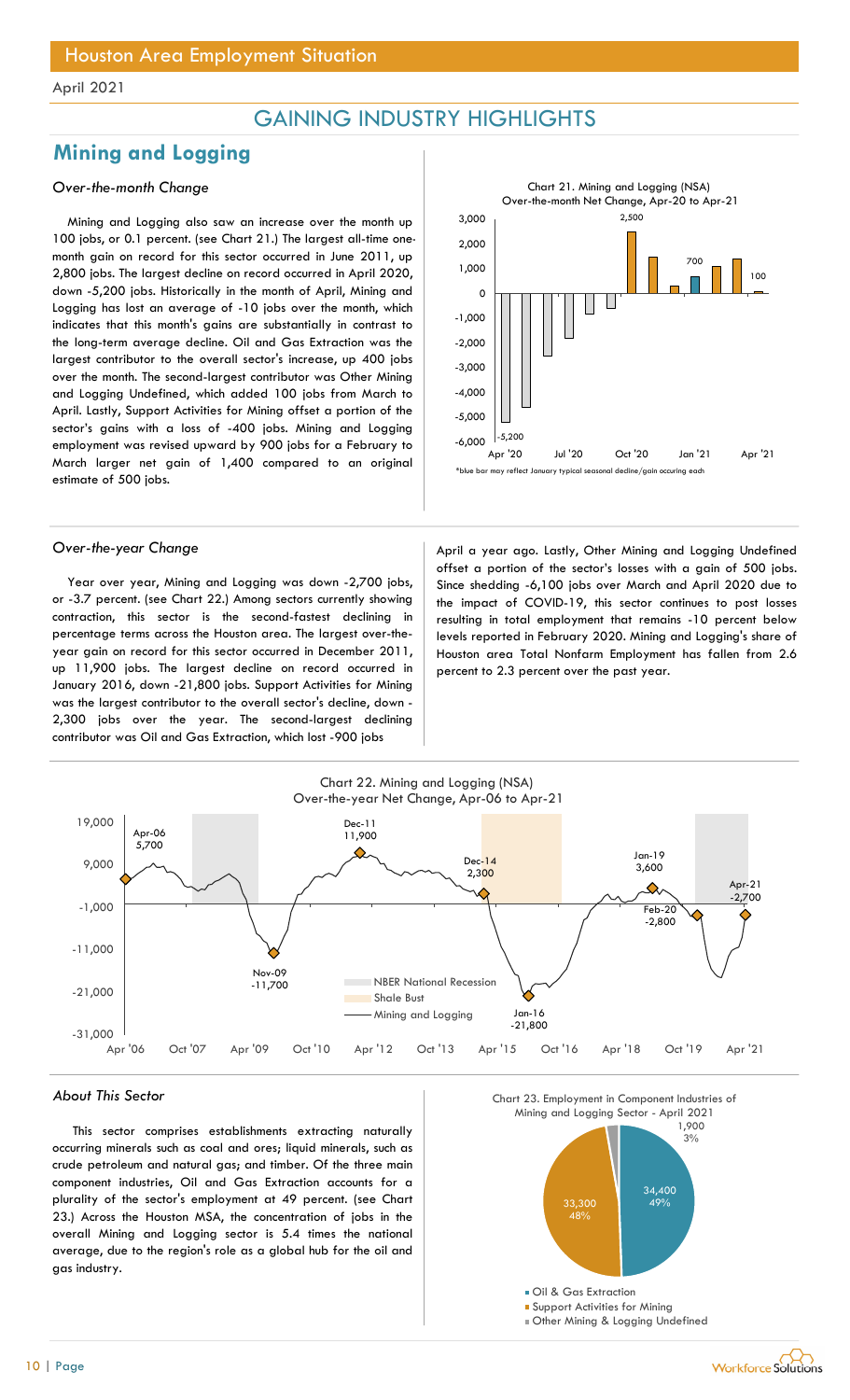## GAINING INDUSTRY HIGHLIGHTS

## **Construction**

### Over-the-month Change

Construction was unchanged over the month. (see Chart 24.) The largest all-time one-month gain on record for this sector occurred in March 2021, up 8,500 jobs. The largest decline on record occurred in April 2020, down -23,700 jobs. Historically in the month of April, Construction has lost an average of -400 jobs over the month, which indicates that this month's net zero change is moderately in contrast to the long-term average decline. Historically April has proven to be a mixed month with roughly equal numbers of job gains and losses recorded over the past two and a half decades. Construction employment was revised upward by 2,000 jobs for a February to March larger net gain of 8,500 compared to an original estimate of 6,500 jobs.

![](_page_10_Figure_6.jpeg)

Year over year, Construction was down -5,300 jobs, or -2.5 percent. (see Chart 25.) Among sectors currently showing contraction, this sector is the third-fastest declining in percentage terms across the Houston area. Furthermore, 20.3 percent of total (gross) jobs lost across the region over the past year can be attributed to Construction. The largest over-the-year gain on record for this sector occurred in December 2014, up 19,700 jobs. The largest decline on record occurred in February 2021, down -37,800 jobs. Construction of Buildings was the largest contributor to the overall sector's decline, down -3,600 jobs over

Over-the-year Change the year. The second-largest declining contributor was Heavy and Civil Engineering Construction, which lost -3,500 jobs from April a year ago. Lastly, Specialty Trade Contractors offset a portion of the sector's losses with a gain of 1,800 jobs. Since shedding -24,000 jobs over March and April 2020 due to the impact of COVID-19, this sector continues to post losses resulting in total employment that remains -10 percent below levels reported in February 2020. Construction's share of Houston area Total Nonfarm Employment has fallen from 7.5 percent to 6.9 percent over the past year.

![](_page_10_Figure_10.jpeg)

#### About This Sector

This sector comprises establishments engaged in the construction of buildings, infrastructure, site preparation and subdivision, and specialty trades e.g. masonry, painting, and electrical work. Of the three main component industries, Specialty Trade Contractors accounts for a slight majority of the sector's employment at just over 52 percent. (see Chart 26.) Across the Houston MSA, the concentration of jobs in the overall Construction sector is 35 percent higher than the national average, due to 2.5 times more jobs in Heavy and Civil Engineering Construction related to turnaround maintenance of petrochemical facilities.

![](_page_10_Figure_13.jpeg)

![](_page_10_Figure_14.jpeg)

**Specialty Trade Contractors**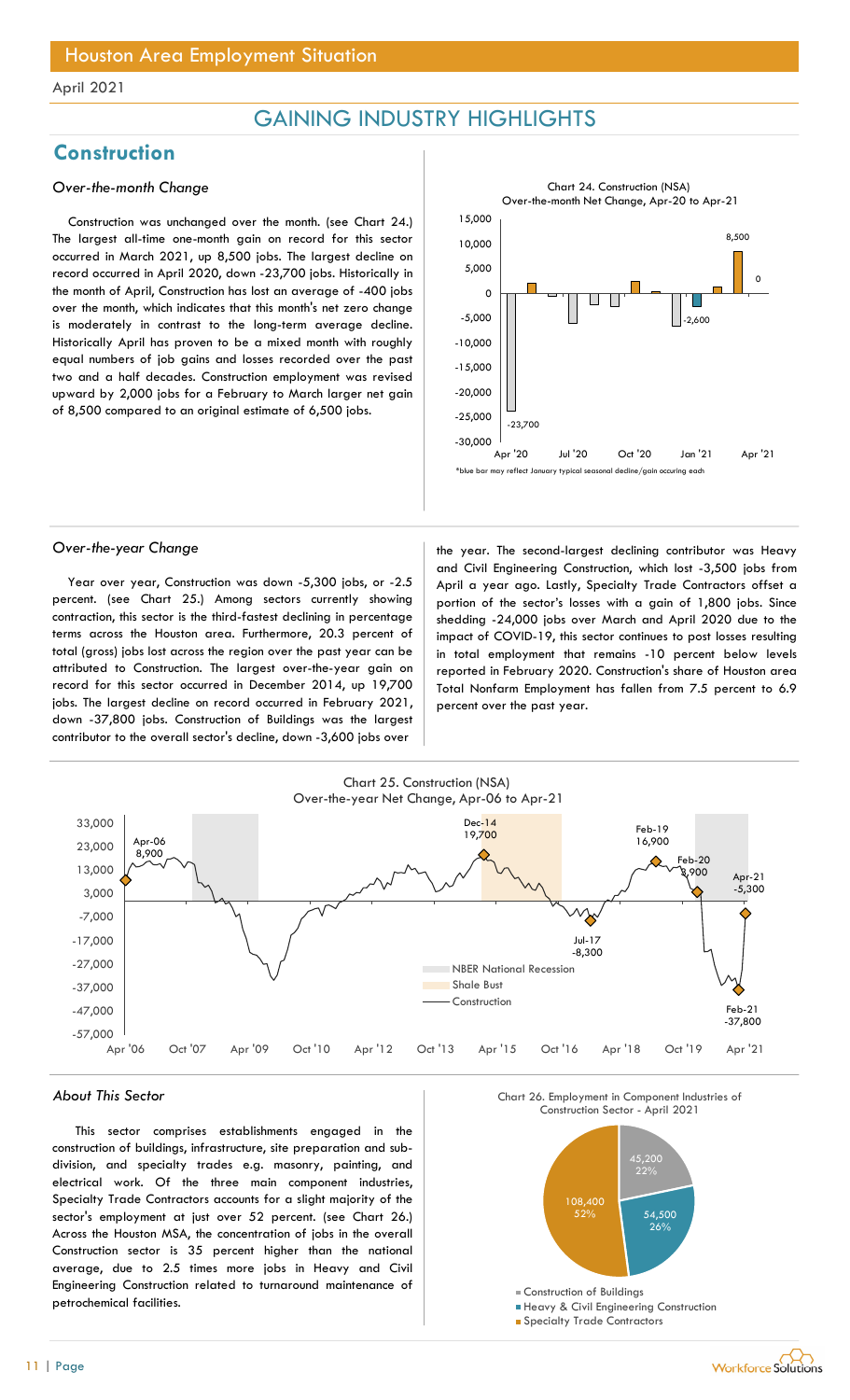## DECLINING INDUSTRY HIGHLIGHTS

## Trade, Transportation, and Utilities

### Over-the-month Change

Trade, Transportation, and Utilities was the largest declining sector over the month down -1,900 jobs, or -0.3 percent. (see Chart 27.) The largest all-time one-month gain on record for this sector occurred in November 2019, up 17,400 jobs. The largest decline on record occurred in April 2020, down -50,000 jobs. Historically in the month of April, Trade, Transportation, and Utilities has added an average of 500 jobs over the month, which indicates that this month's losses are substantially in contrast to the long-term average gain. Transportation, Warehousing, and Utilities was the largest contributor to the overall sector's decline, down -2,600 jobs over the month. The second-largest declining contributor was Retail Trade, which lost - 100 jobs from March to April. Lastly, Wholesale Trade offset a portion of the sector's losses with a gain of 800 jobs. Trade, Transportation, and Utilities employment was revised downward by -400 jobs for a February to March smaller net gain of 2,800 compared to an original estimate of 3,200 jobs.

Year over year, Trade, Transportation, and Utilities was up 46,700 jobs, or 8.1 percent. (see Chart 28.) This was the largestever year-over-year gain in the month of April, or any other month, since records began in 1990. Among sectors currently showing growth, this sector is the third-fastest growing in percentage terms across the Houston area. Furthermore, 21.8 percent of total (gross) jobs added across the region over the past year can be attributed to Trade, Transportation, and Utilities. The largest decline on record occurred in April 2020, down -46,200 jobs. Retail Trade was the largest contributor to

![](_page_11_Figure_8.jpeg)

Over-the-year Change the overall sector's increase, up 33,800 jobs over the year. The second-largest contributor was Transportation, Warehousing, and Utilities, which added 14,400 jobs from April a year ago. Lastly, Wholesale Trade offset a portion of the sector's gains with a loss of -1,500 jobs. Trade, Transportation, and Utilities's share of Houston area Total Nonfarm Employment has risen from 20.3 percent to 20.6 percent over the past year.

![](_page_11_Figure_10.jpeg)

This sector is composed of establishments wholesaling agriculture, mining, and manufactured goods; retailing goods in small quantities to the public incl. online; transporting passengers and cargo; warehousing and storage; and providing electricity, natural gas, water, and sewage removal. Of the three main component industries, Retail Trade accounts for a plurality of the sector's employment at 47 percent. (see Chart 29.) Across the Houston MSA, the concentration of jobs in the overall sector is 11 percent higher than the national average, due to a 36-percent higher concentration in Wholesale Trade primarily related to the oil and gas industry.

![](_page_11_Figure_13.jpeg)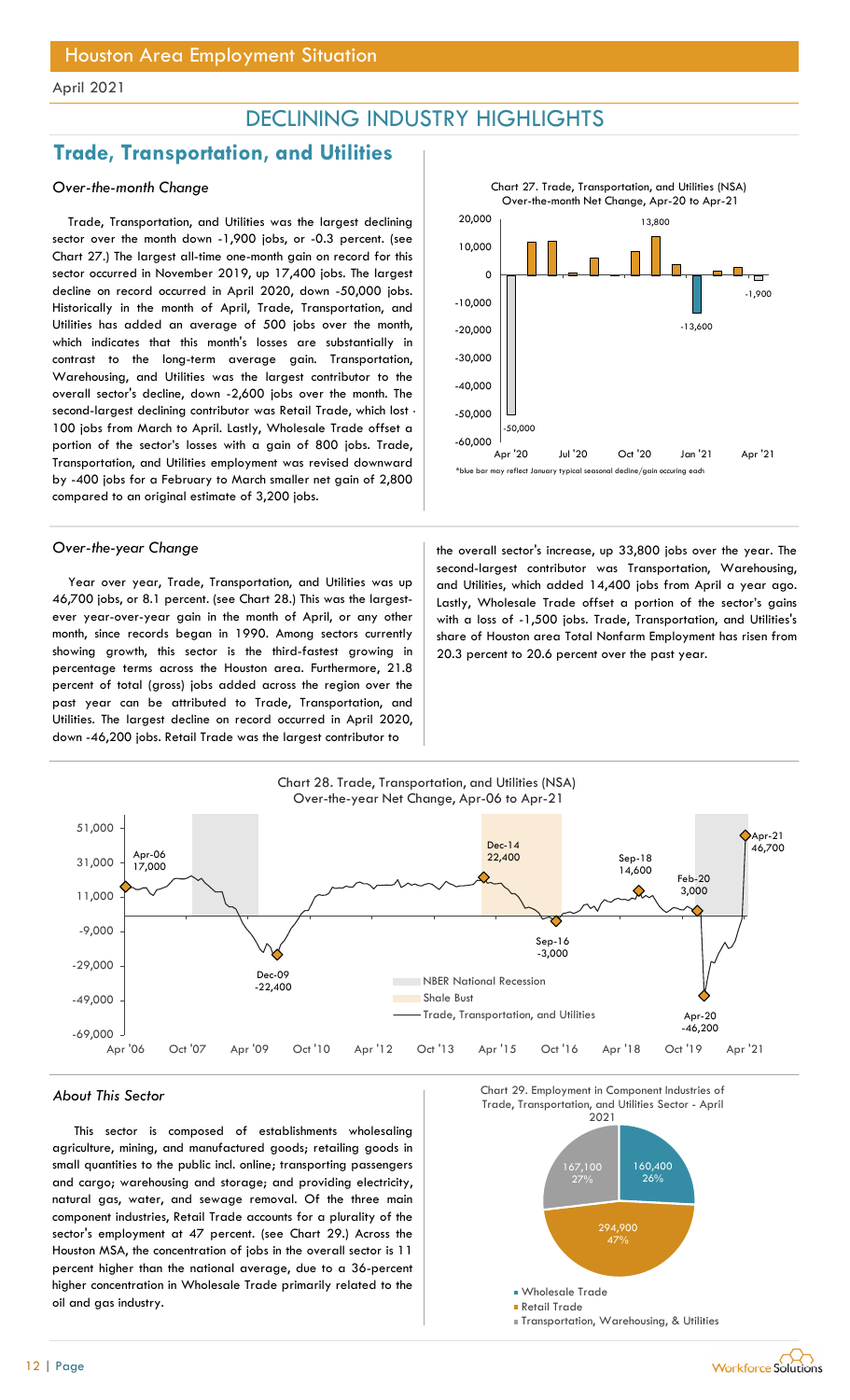## DECLINING INDUSTRY HIGHLIGHTS

## **Manufacturing**

### Over-the-month Change

Manufacturing was the second-largest declining sector over the month down -1,100 jobs, or -0.5 percent. (see Chart 30.) The largest all-time one-month gain on record for this sector occurred in June 1990, up 3,200 jobs. The largest decline on record occurred in April 2020, down -10,600 jobs. Historically in the month of April, Manufacturing has lost an average of -300 jobs over the month, which indicates that this month's losses are substantially larger than the long-term average decline. Non-Durable Goods was the largest contributor to the overall sector's decline, down -700 jobs over the month. The second-largest declining contributor was Durable Goods, which lost -400 jobs from March to April. Manufacturing employment was revised upward by 1,000 jobs for a February to March complete erasure of losses resulting in a net gain of 500 compared to an original estimate of -500 jobs.

![](_page_12_Figure_6.jpeg)

Year over year, Manufacturing was down -15,600 jobs, or - 7.0 percent. (see Chart 31.) Among sectors currently showing contraction, this sector is the fastest declining in percentage terms across the Houston area. Furthermore, 59.8 percent of total (gross) jobs lost across the region over the past year can be attributed to Manufacturing. The largest over-the-year gain on record for this sector occurred in June 2012, up 17,700 jobs. The largest decline on record occurred in January 2021, down - 29,000 jobs. Durable Goods was the largest contributor to the overall sector's decline, down -14,800 jobs over the year. The

Over-the-year Change second-largest declining contributor was Non-Durable Goods, which lost -800 jobs from April a year ago. Since shedding -11,500 jobs over March and April 2020 due to the impact of COVID-19, this sector continues to post losses resulting in total employment that remains -10 percent below levels reported in February 2020. Manufacturing's share of Houston area Total Nonfarm Employment has fallen from 7.9 percent to 6.9 percent over the past year.

![](_page_12_Figure_10.jpeg)

#### About This Sector

This sector comprises establishments engaged in the mechanical, physical, or chemical transformation of materials, substances, or components into new products. Of the two main component industries, Durable Goods accounts for the majority of the sector's employment at 61 percent. (see Chart 32.) Across the Houston MSA, the concentration of jobs in the overall Manufacturing sector is 19 percent less than the national average.

![](_page_12_Figure_13.jpeg)

![](_page_12_Figure_14.jpeg)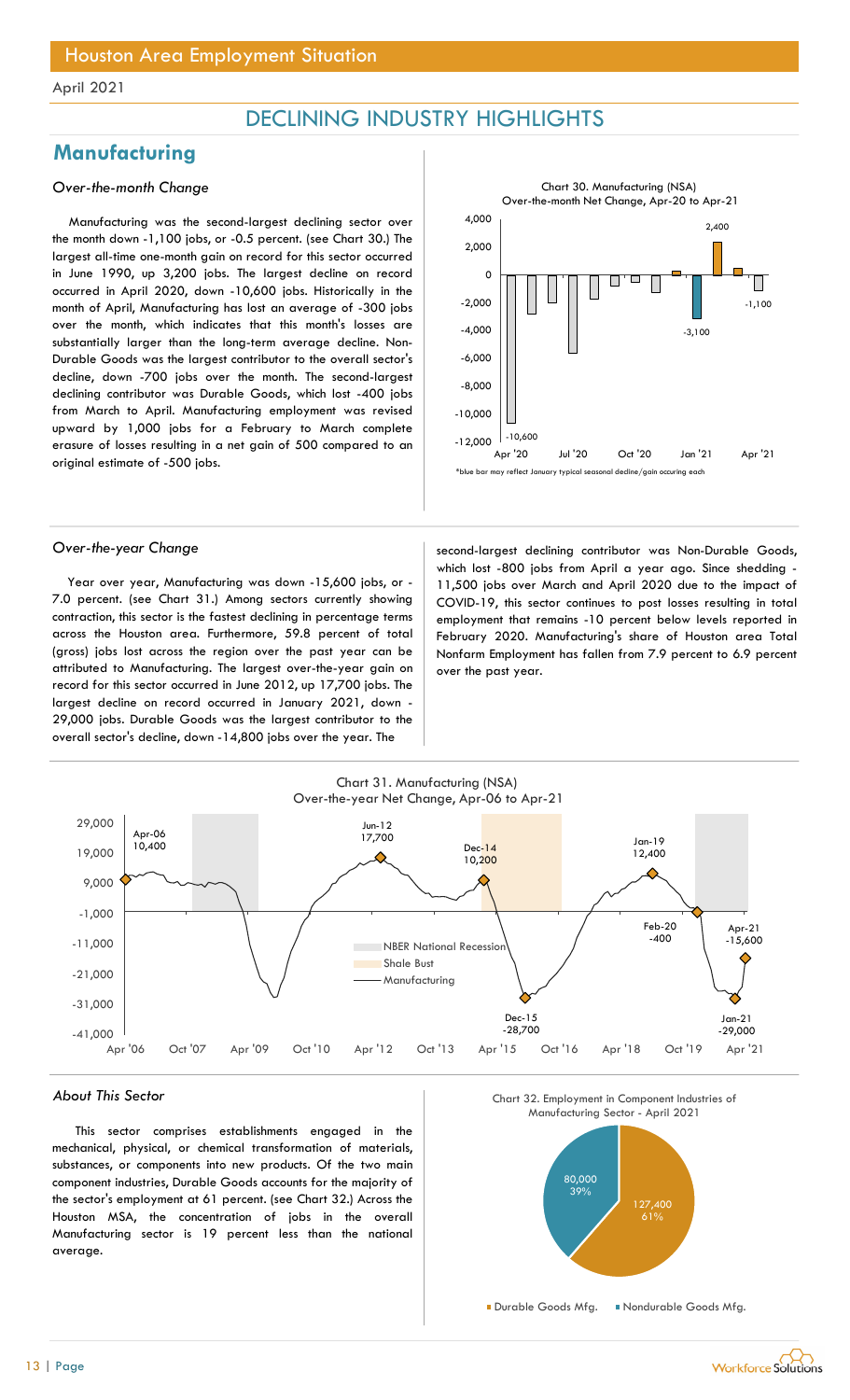## DECLINING INDUSTRY HIGHLIGHTS

## Financial Activities

### Over-the-month Change

Financial Activities was the third-largest declining sector over the month down -800 jobs, or -0.5 percent. (see Chart 33.) The largest all-time one-month gain on record for this sector occurred in October 2020, up 2,700 jobs. The largest decline on record occurred in April 2020, down -6,900 jobs. Historically in the month of April, Financial Activities has added an average of 300 jobs over the month, which indicates that this month's losses are substantially in contrast to the long-term average gain. Real Estate and Rental and Leasing was the largest contributor to the overall sector's decline, down -1,000 jobs over the month. One component industry that provided a partial offset was Finance and Insurance, which gained 200 jobs from March to April. Financial Activities employment was revised upward by 800 jobs for a February to March larger net gain of 1,300 compared to an original estimate of 500 jobs.

![](_page_13_Figure_6.jpeg)

Year over year, Financial Activities was up 1,200 jobs, or 0.7 percent. (see Chart 34.) The largest over-the-year gain on record for this sector occurred in September 1998, up 9,000 jobs. The largest decline on record occurred in February 2021, down -7,100 jobs. Finance and Insurance was the largest contributor to the overall sector's increase, up 1,500 jobs over the year. One component industry that provided a partial offset was Real Estate and Rental and Leasing, which lost -300 jobs from April a year ago. Since shedding -7,800 jobs over March and April 2020 due to the impact of COVID-19, this sector has

Over-the-year Change and approximately 20 percent of jobs lost as of April. Financial Activities's share of Houston area Total Nonfarm Employment has fallen from 5.7 percent to 5.4 percent over the past year.

![](_page_13_Figure_10.jpeg)

#### About This Sector

This sector is composed of establishments renting, leasing, or allowing use of assets, and financial transactions such as creation, liquidation, or change in ownership of financial assets, underwriting of insurance, and annuities. Of the two main component industries, Finance and Insurance accounts for the majority of the sector's employment at 64 percent. (see Chart 35.) Across the Houston MSA, the concentration of jobs in the overall Financial Activities sector is 11 percent less than the national average, due to a 23-percent lower concentration in Finance and Insurance offsetting a 23-percent higher concentration in Real Estate and Rental and Leasing.

![](_page_13_Figure_13.jpeg)

![](_page_13_Figure_14.jpeg)

**Real Estate & Rental & Leasing Finance & Insurance**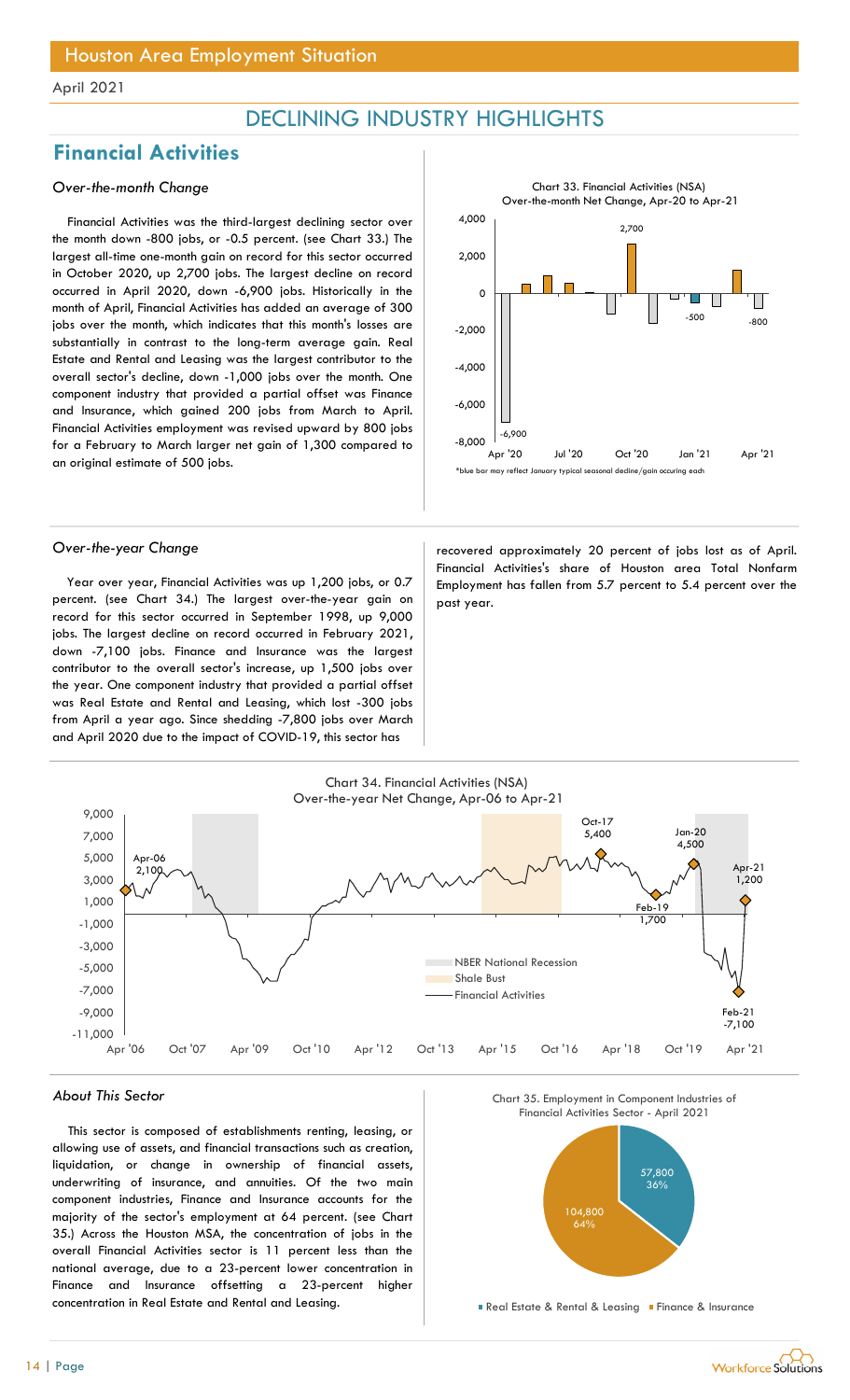## DECLINING INDUSTRY HIGHLIGHTS

## **Information**

#### Over-the-month Change

Information also saw a decrease over the month down -100 jobs, or -0.3 percent. (see Chart 36.) The largest all-time onemonth gain on record for this sector occurred in July 1994, up 1,500 jobs. The largest decline on record occurred in April 2020, down -3,900 jobs. Historically in the month of April, Information has lost an average of -60 jobs over the month, which indicates that this month's losses are slightly larger than the long-term average decline. Telecommunications was the largest contributor to the overall sector's decline, down -100 jobs over the month. One component industry, Other Information Undefined, saw no change from March to April. Information employment saw no revision from February to March leaving the previous month's original decrease of -100 intact.

![](_page_14_Figure_6.jpeg)

Year over year, Information was up 300 jobs, or 1.1 percent.  $\vert$  the past year. (see Chart 37.) The largest over-the-year gain on record for this sector occurred in June 1997, up 4,600 jobs. The largest decline on record occurred in April 2002, down -7,000 jobs. Other Information Undefined was the largest contributor to the overall sector's increase, up 900 jobs over the year. One component industry that provided a partial offset was Telecommunications, which lost -600 jobs from April a year ago. Since shedding - 4,500 jobs over March and April 2020 due to the impact of COVID-19, this sector has recovered approximately 10 percent

Over-the-year Change and a state of jobs lost as of April. Information's share of Houston area Total Nonfarm Employment has remained constant at 1.0 percent over

![](_page_14_Figure_10.jpeg)

#### About This Sector

This sector comprises establishments producing and distributing information and cultural products, e.g. traditional and online news publishing; software publishing; the motion picture and sound recording; TV broadcasting; and telecommunications. Of the two main component industries, Other Information Undefined accounts for the majority of the sector's employment at 56 percent. (see Chart 38.) Across the Houston MSA, the concentration of jobs in the overall Information sector is 49 percent less than the national average.

![](_page_14_Figure_13.jpeg)

![](_page_14_Figure_14.jpeg)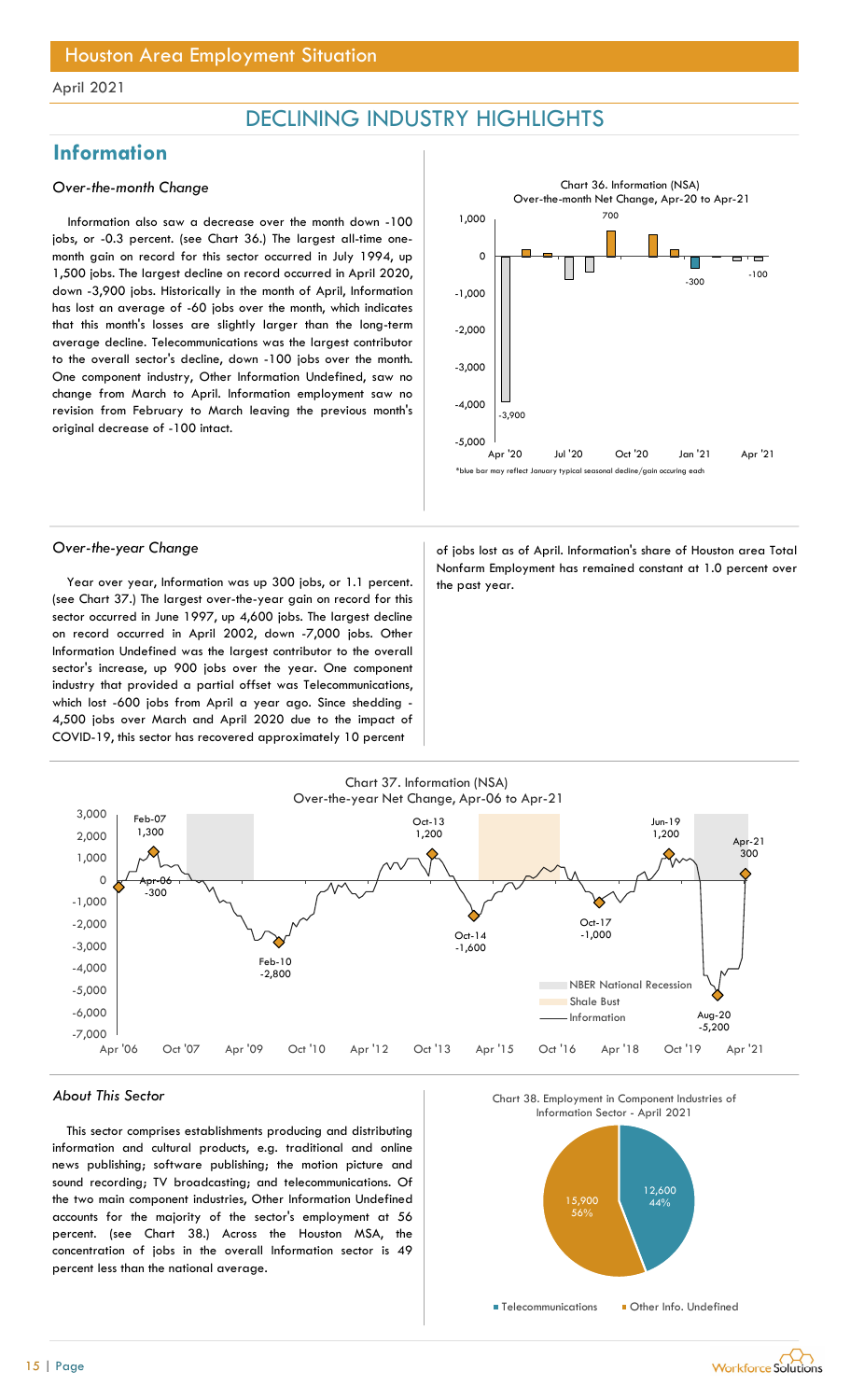## Unemployment Rates

## Not-Seasonally Adjusted

The Houston MSA (not-seasonally-adjusted) unemployment rate stood at 7.1 percent in April, down from March's 8.0 percent and down from 14.0 percent a year ago. This was above the statewide rate of 6.3 percent and above the national rate of 5.7 percent. 240,711 individuals were unemployed in Houston in April, down from March's 270,964 and down from 459,232 in April 2020.

![](_page_15_Figure_5.jpeg)

Chart 40. Unemployment Rates U.S., Texas, and Houston MSA (NSA)

![](_page_15_Figure_7.jpeg)

## Seasonally Adjusted

The Houston MSA (seasonally-adjusted) unemployment rate stood at 8.3 percent in March, unchanged from February and up from 5.7 percent a year ago. This was above the statewide rate of 6.9 percent and above the national rate of 6.0 percent. 278,959 individuals were unemployed in Houston in March, virtually unchanged from February's 281,097 and up from 193,401 in March 2020.

Chart 41. Unemployment Rates (SA) U.S., Texas, and Houston MSA March 2021

![](_page_15_Figure_11.jpeg)

![](_page_15_Figure_12.jpeg)